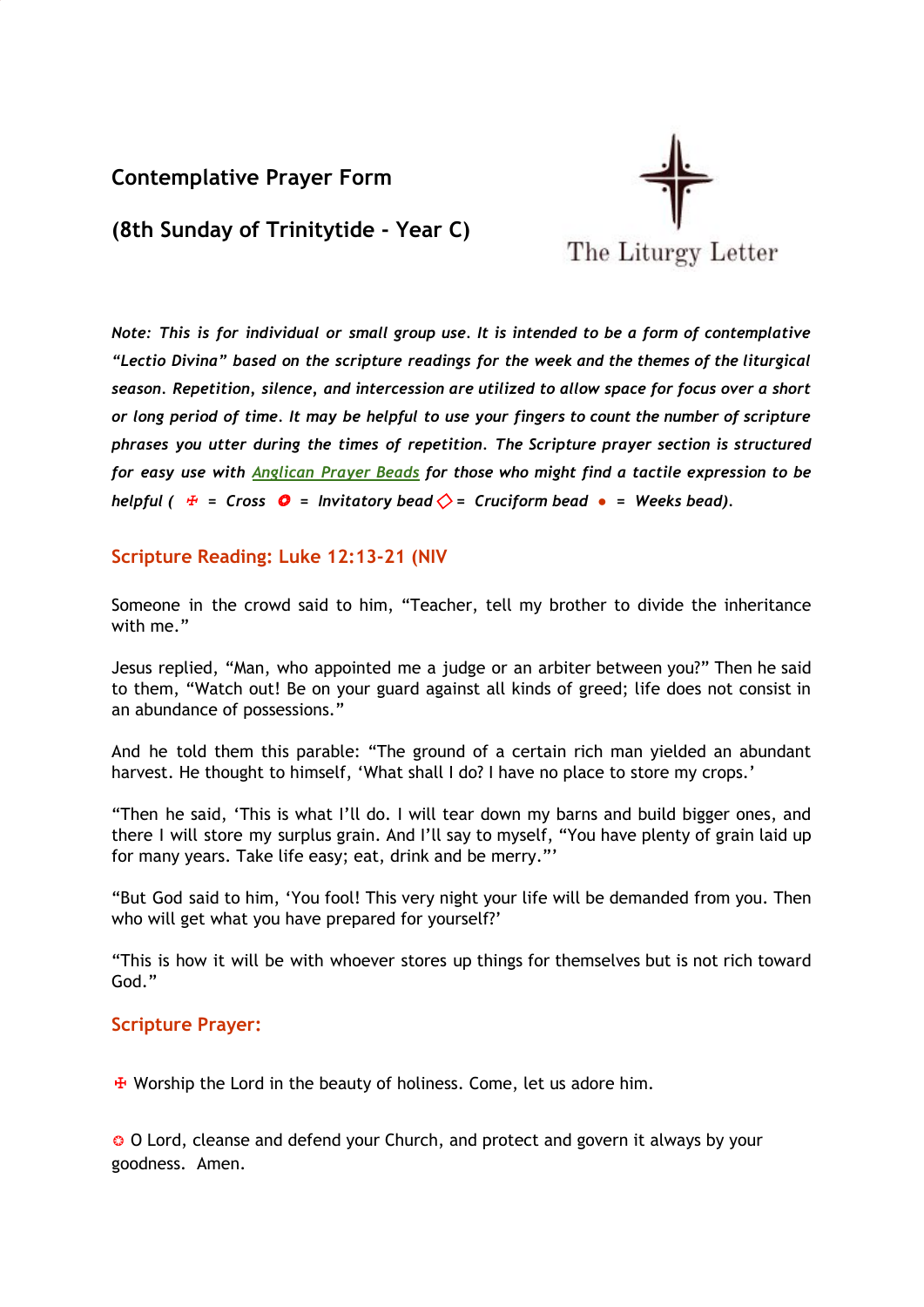$\diamondsuit$  Give thanks to the Lord, for he is good... -Ps. 107:1a

> **● Repeat Seven Times:** ...his love endures forever. -Psalm 107:1b

 $\diamondsuit$  Let the redeemed of the Lord tell their story...those he gathered from the lands, from east and west, from north and south. -Psalm 107:2a, 3

**● Repeat Seven Times:** ...he redeemed from the hand of the foe... -Psalm 107:2b

 $\diamondsuit$  Some wandered in desert wastelands, finding no way to a city where they could settle. They were hungry and thirsty, and their lives ebbed away. -Psalm 107:4-5

**● Repeat Seven Times:**

Then they cried out to the Lord in their trouble, and he delivered them from their distress.

 $-$ Psalm 107 $\cdot$ 6

 $\Diamond$  He led them by a straight way to a city where they could settle. Let them give thanks to the Lord for his unfailing love and his wonderful deeds for mankind, -Psalm 107:7-8

### **● Repeat Seven Times:**

...he satisfies the thirsty and fills the hungry with good things. -Psalm 107:9

 $\diamondsuit$  Since, then, you have been raised with Christ, set your hearts on things above, where Christ is, seated at the right hand of God. Set your minds on things above, not on earthly things. For you died, and your life is now hidden with Christ in God. When Christ, who is your life, appears, then you also will appear with him in glory. -Colossians 3:1-4

### ❂ *The Lord's Prayer*

 $\mathbf{\ddot{F}}$  The grace of our Lord Jesus Christ, and the love of God, and the fellowship of the Holy Spirit be with us all evermore. Amen.

### **Silence + Intercessions**